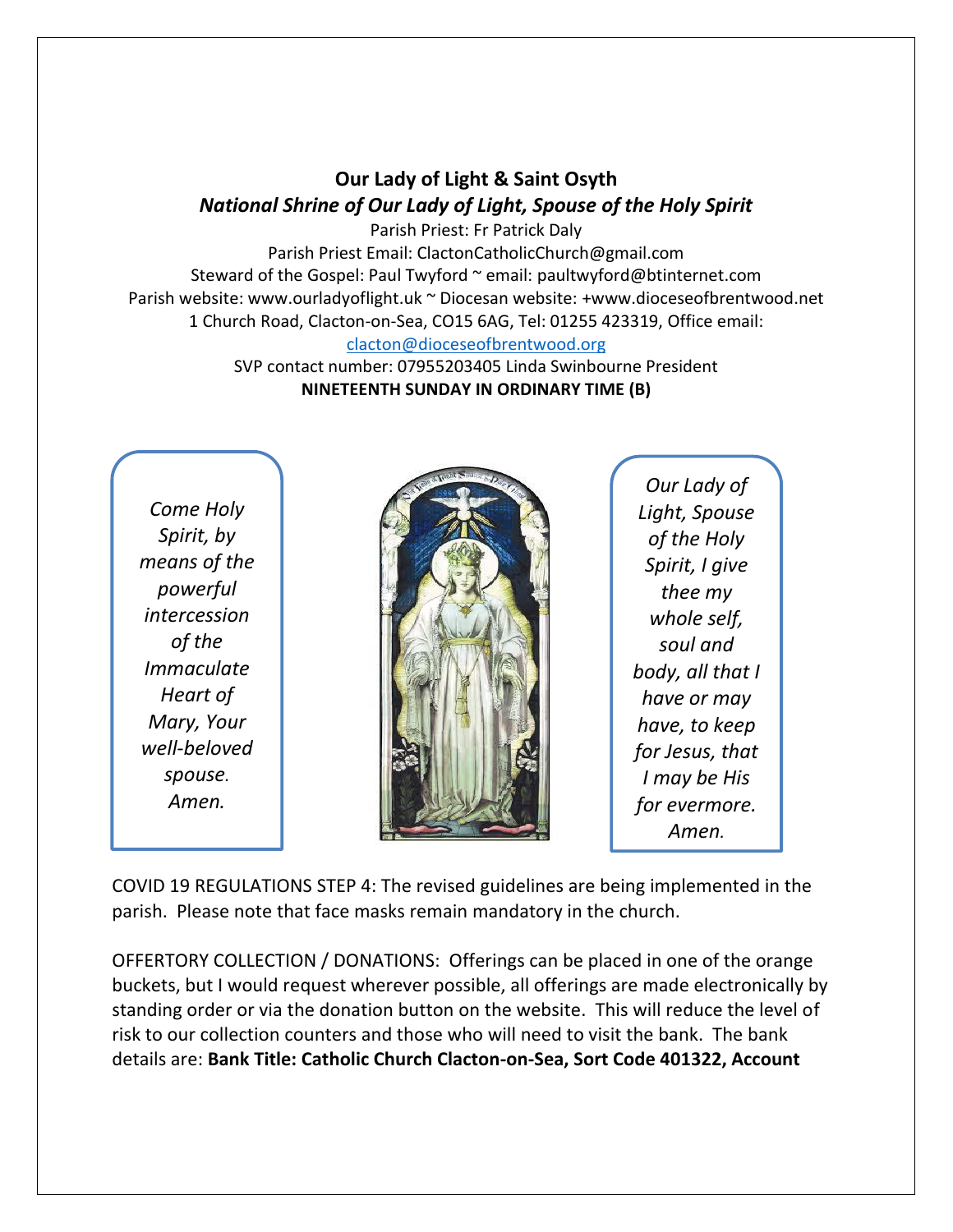**Number: 41020463.** Members of the gift-aid scheme should quote their name and gift aid number in the Reference. Funds received last week:

Electronic Offerings £318.00 of which £265.00 was gift aided.

Collection Offerings £385.47 of which £121.00 was gift aided.

Thank you for your generosity, for Gift Aiding your offerings, and for your support of the Parish. Fr Patrick.

EXTRAORDINARY MINISTERS OF HOLY COMMUNION: The Bishops of England and Wales have authorised home visits for Extraordinary Ministers of Holy Communion. This is the prime purpose of the role. I need a volunteer to take Holy Communion for a couple in Holland on Sea. Please speak to Fr Patrick if you can help.

MARCH OF LIFE UK: Dear Parishioners, the Annual March for Life UK event will take place on **Sat. 4th September** in Central London from Approximately 10 am – 4.30 pm. A coach will leave from Priory Street/East Hill, Colchester at 8am stopping at London Road, Colchester, Witham, Chelmsford, and Brentwood. The cost will be £20 per person (babies go free). Less if we have a full coach. To ask about coach details or book a seat, please contact Justin Nathan at [eph890@gmail.com](mailto:eph890@gmail.com) or on 07540 050814. Please do not leave a voice message but I will respond to text or WhatsApp messages. We recently had the highest ever annual abortion figures in the UK (last year saw 210,860 abortions in England and Wales) as well as the introduction of home/DIY abortions. Let's do our part in turning the tide in our nation. More information is available at marchforlife.co.uk or form Isabel on 07773 501721/ izzyvs@gmail.com

## JOHN 6:41-51

In the Gospel from John, the Jews were complaining to each other about Jesus, because He had said, "I am the bread that came down from heaven". Jesus told them to stop complaining and said, 'I am the bread of life'. He continued, 'I am the living bread which has come down from heaven. Anyone who eats this bread will live forever; and the bread I shall give is my flesh, for the life of the world'.

From the very earliest days of the Church, Christians have read these words of Jesus Christ as referring to the Holy Eucharist which has been celebrated every Sunday since the first Easter Day. Jesus Christ is the Son of God. Jesus Christ is the Second Person of the Holy Trinity. Jesus Christ is God. This Gospel tells us that life comes from faith in Jesus Christ and placing our trust in Him. Jesus gives us the Holy Eucharist to feed our souls and lead us to eternal life in Heaven. The Holy Eucharist is the medicine of immortality, without which we have no life within us. The Holy Eucharist is a foretaste of heaven. The Holy Eucharist is our daily bread. Our Father in heaven urges us, as children of heaven, to ask for the bread of heaven.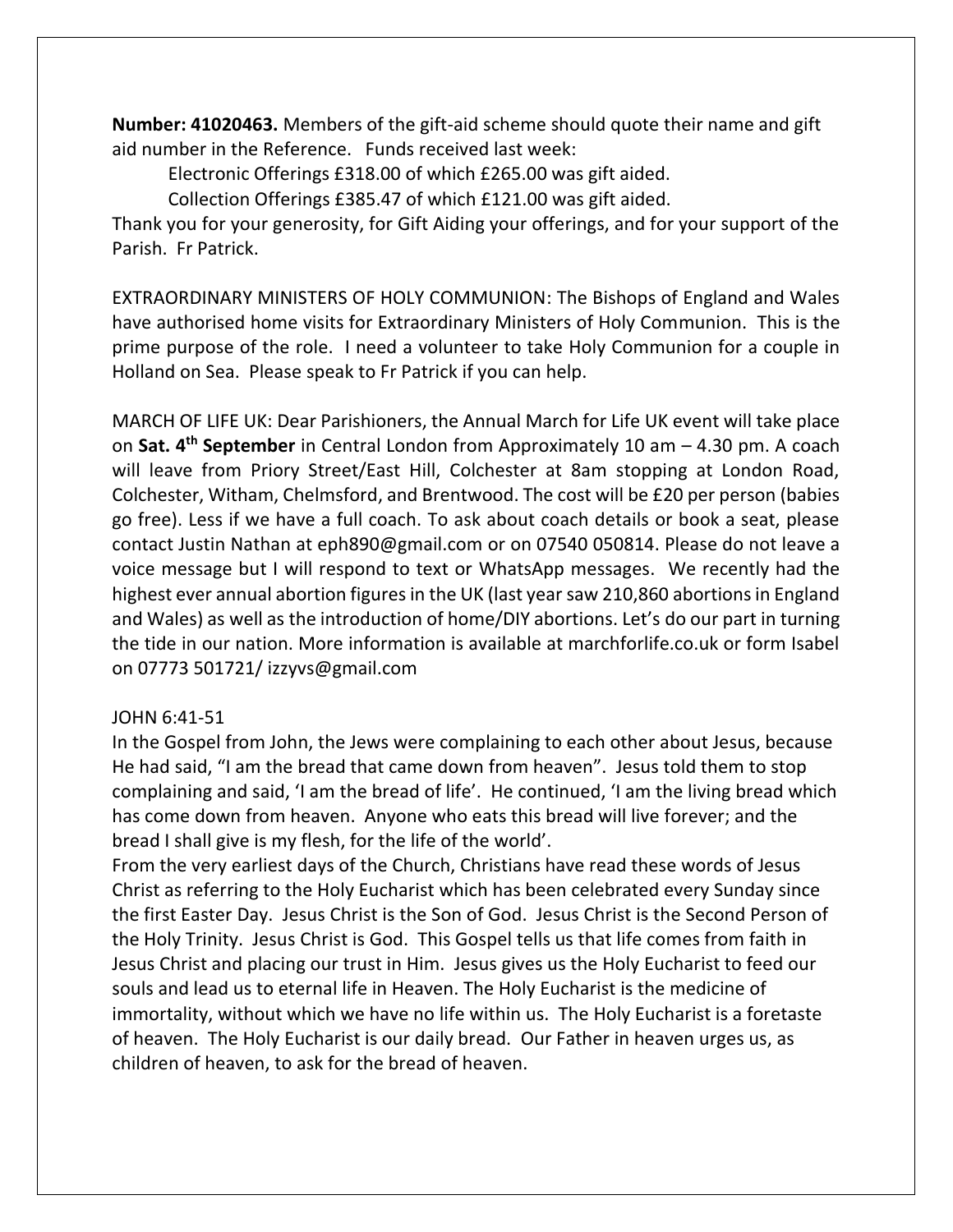In Holy Communion, preceded by the Lord's prayer and the breaking of the bread, we receive 'the bread of heaven' and 'the cup of salvation'; the Body and Blood of Our Lord Jesus Christ who offered Himself 'for the life of the world'. As God fed Elijah on his long journey, He feeds us on our journey in this life to heaven with His very self.

HOLY WATER: Is now available in the cask in front of the parish notice board at the back of the church. You will need to bring your own bottle.

| Saturday 7 <sup>th</sup> August.                                                 | 9.30 am.                                                                                | MASS: Peter O'Connor RIP<br>Gerry O'Flanagan & Family.                                                                                                          |
|----------------------------------------------------------------------------------|-----------------------------------------------------------------------------------------|-----------------------------------------------------------------------------------------------------------------------------------------------------------------|
| Saturday 7 <sup>th</sup> August.                                                 | 11.00 am to 12.00 am.                                                                   | <b>SACRAMENT OF</b><br><b>RECONCILIATION:</b><br>Confessions will be heard in<br>the Sacristy. Please tell the<br>Steward that you wish to go<br>to confession. |
| Saturday 7 <sup>th</sup> August.                                                 | 12.00 pm.                                                                               | THE HOLY ROSARY                                                                                                                                                 |
| Saturday 7 <sup>th</sup> August.                                                 | 11.00 am to 1.00 pm.                                                                    | Church is open for private<br>prayer with Exposition of the<br><b>Blessed Sacrament.</b>                                                                        |
| Saturday 7 <sup>th</sup> August.                                                 | 6.00 pm.                                                                                | MASS: Joe & Mary Powell                                                                                                                                         |
| Vigil of the Nineteenth                                                          |                                                                                         | Intentions                                                                                                                                                      |
| Sunday in Ordinary Time. (B)                                                     |                                                                                         | Parish.                                                                                                                                                         |
| Sunday 8 <sup>th</sup> August.<br>The Nineteenth Sunday in<br>Ordinary Time. (B) | 8.30 am.                                                                                | <b>MASS: Alice Redmond RIP</b><br>Nora & Peter.                                                                                                                 |
| Sunday 8 <sup>th</sup> August.                                                   | 10.30 am.<br><b>FAMILY MASS</b><br>This Mass is for<br>families with young<br>children. | <b>MASS: Beatrice Bowland RIP</b><br>Lee Family.                                                                                                                |
| Sunday 8 <sup>th</sup> August                                                    | 2.00 pm.                                                                                | <b>BAPTISM: Chanelle Sainte</b><br>Marie.                                                                                                                       |
| Monday 9 <sup>th</sup> August.                                                   | 9.30 am.                                                                                | MASS: Beatrice (Betty)                                                                                                                                          |
| <b>Feast of St Teresa Benedicta</b>                                              |                                                                                         | <b>Boland</b>                                                                                                                                                   |
| of the Cross.                                                                    |                                                                                         | Christopher Boland.                                                                                                                                             |

**THIS WEEK'S SERVICES.**